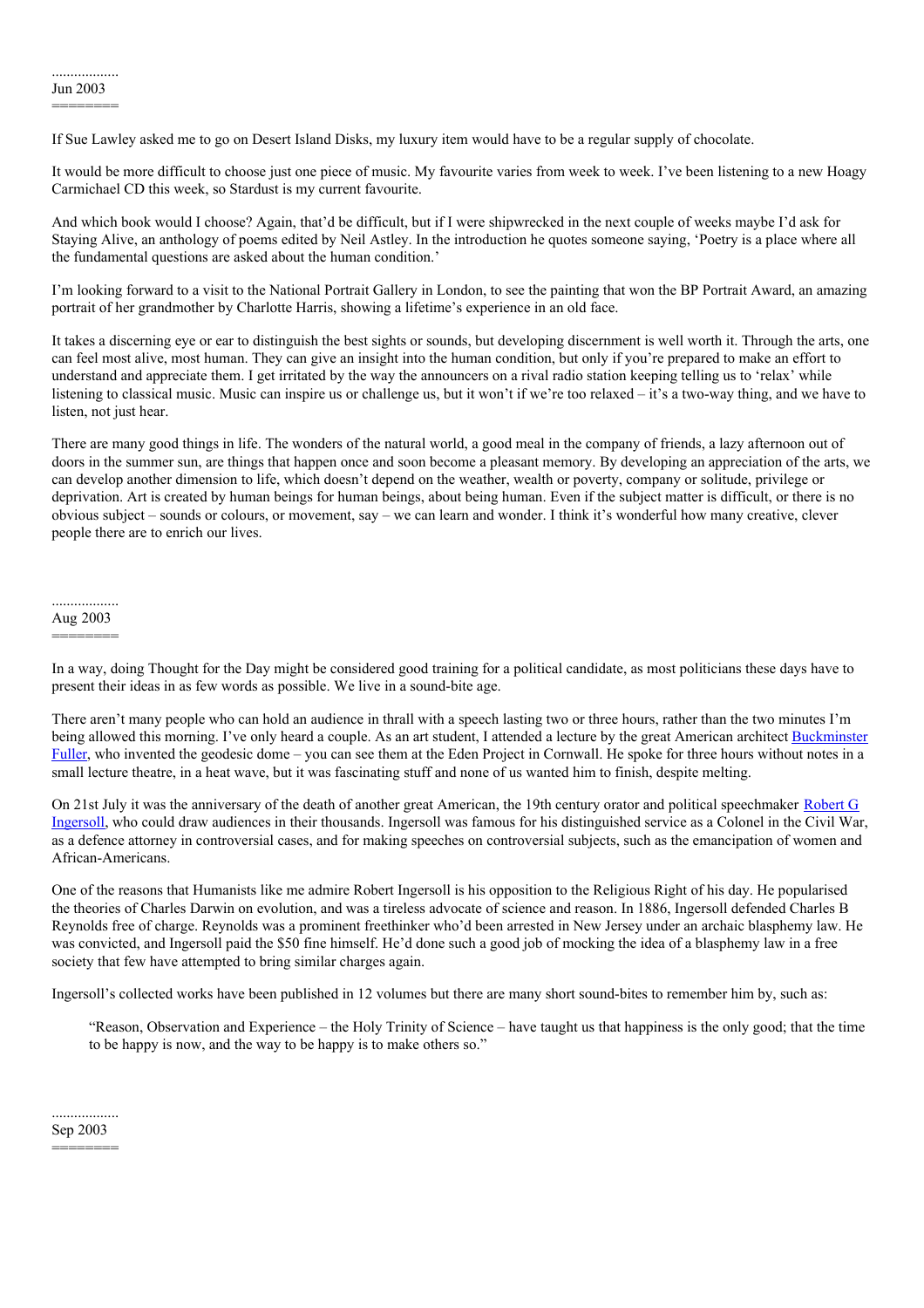Rain It's nothing personal you understand, as I'm sure they're all very nice people, but I'm getting a tad irritated with weather forecasters. Whenever they mention that there'll be more fine dry weather they tell us it'll be lovely, and every time they hint at the prospect of a spot of rain they sound positively apologetic. The earth in my garden is rock hard, the grass has turned brown, my water butt is empty again, and in any case I really don't have the time or energy to lug cans of water around to my poor parched plants. It's not just the garden that's wilting; I'd really like to feel wet, and breath air that's been refreshingly ionised and washed of all the dust and pollen. Why is it that rain seems to be regarded as a bad thing these days? What's wrong with getting wet? It's natural, in what used to be our temperate climate, to experience changeable weather, not weeks and weeks of clear skies. I don't want to start a town versus country argument, but I wonder if all this anti-rain sentiment is due to the ability of urban man and woman to control so much of his or her environment? Is it because so many people seem to want to keep nature at arms length? Yet we're part of nature, made of about two thirds water, and like all growing living things we need rain. Frogs love rain. I'll never forget the rainy night I drove through Needham Market after a drought. When I got to the bridge over the river on the road to Creeting St Mary, there were frogs everywhere, hopping about like fools. They were visibly plumping up after being dry for weeks. It took ages to drive through without squashing any. When it rains I'll be out in my garden, soaking up the rain like those frogs. So let's hear a cheer for wetness; for thunder storms and rainbows and puddles; for the sound of running water and the shine on leaves; for greenness; for snails and slugs and frogs; for rivers rising and ponds

filling; for ducks dabbling and swans swimming.

If you don't like it, stay indoors.

.................. Mar 2003 ========



[caption id="attachment\_3092" align="alignright" width="232"[\]](http://suffolkhands.org.uk/wp-content/uploads/2003/03/640px-Montaigne-Dumonstier.jpg) Michel de Montaigne[/caption] I'm fond of quoting the French humanist Michel de Montaigne. He died on the 13th September 1592, but his observations are as relevant today as when they were written. At forty-two Montaigne had a medal struck with the words, *Que sçais-je*?, meaning 'What do I know?'. He's best remembered today for his essays, where he examined what he did or didn't know, accepting that we can't know everything, while questioning everything. The essays were, in effect, his autobiography, but they didn't give an account of his life in chronological order – I was born, I did this or that, etc. Instead, we get to know him through his thoughts, which are much more revealing than a conventional autobiography. His portrait on the cover of my ageing copy of his essays, published in the late '50s, shows a bald man with a clear gaze, who looks as though he's thinking about what to write about the experience of being painted. His translator, J M Cohen, describes him as modest, truthful, humorous, and objective. I've learned that he was fond of cats. He wrote, 'When I play with my cat, who knows whether she is amusing herself with me, or I with her?' I'm most likely to quote Montaigne on death. He thought that one ought to accept that one day we'll die, and that we must make the most of life while we can. He was honest about mortality. 'We must use plain words,' he wrote, 'and display such goodness or purity as we have at the bottom of the pot.' He pointed out that we'll be remembered according to how we've lived: 'Wherever your life ends, there it is complete. The value of life lies not in its length, but in the use we make of it. This or that man may have lived many years, yet lived little. Pay good heed to that in your own life. Whether you have lived long enough depends upon yourself, not on the number of your years...' That was very sensible advice. But Montaigne gave just as much attention in his essays to diverse subjects such as cannibals, or the custom of wearing clothes, or smells. He quoted the Roman playwright Plautus, who wrote; 'A woman smells most perfectly when she does not smell at all.' The same might be said of men, methinks. If Montaigne were alive today I think he'd be an entertaining contributor to the 'Thought for the Day' slot, and I'd love to ask him to dinner.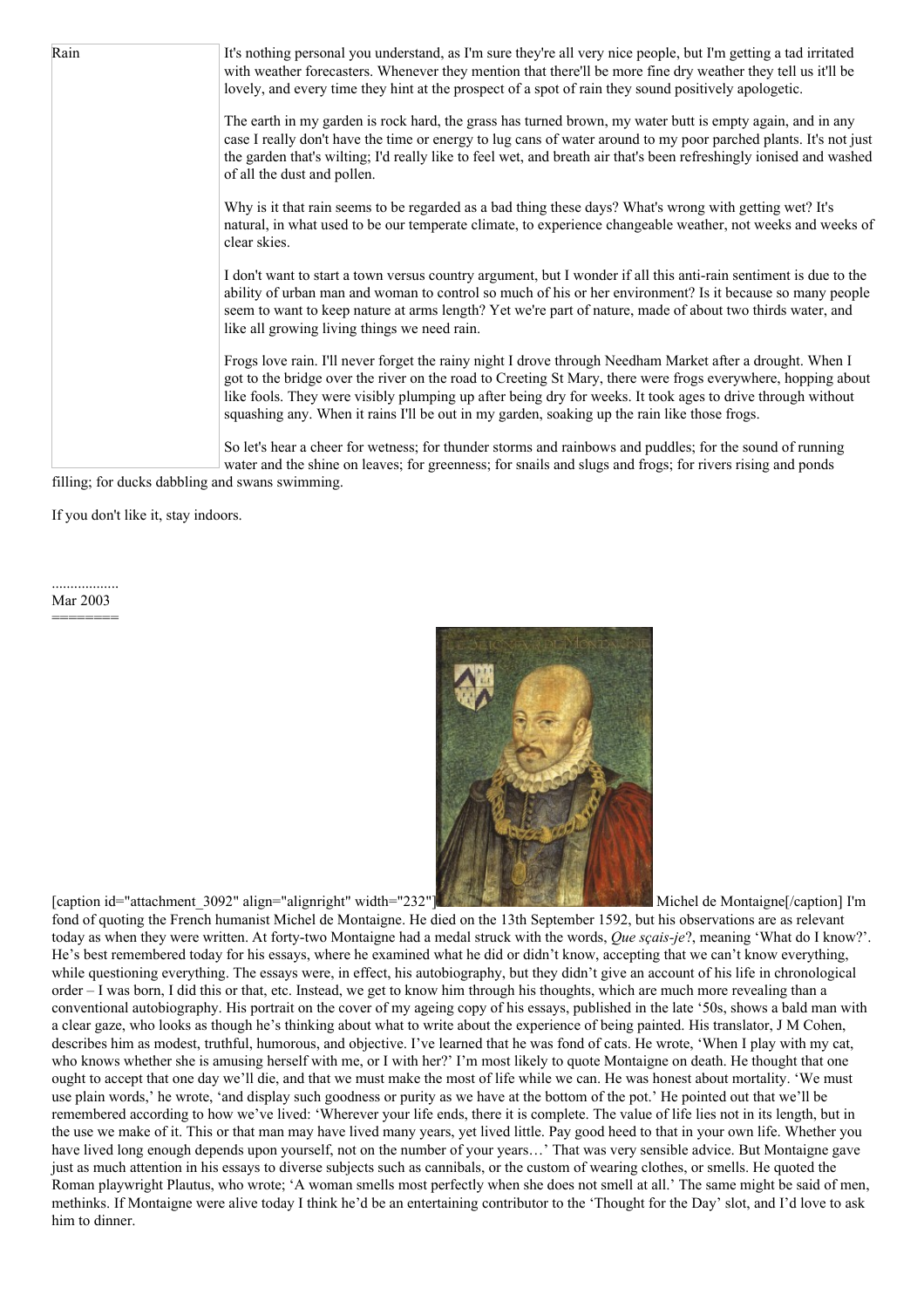## **A talk given at Ipswich Crematorium's Open Day by Margaret Nelson in 2003**

My mother died suddenly at a party at my sister's on Christmas Eve, just after she'd demonstrated how to do the can-can to some children. I don't what they thought about a woman in her mid-70s doing high kicks, but she was very proud of being able to kick her own height. I told her it was time to go because I still had things to do for dinner the next day. She fell with an almighty crash as she lifted her arm to take her coat off the hook by the door. She was dead within the next ten minutes or so, having had a massive cerebral haemorrhage. It was a great way to go, especially after we'd nursed my dad through cancer that same year – he'd died six months earlier – and she'd said she didn't want to die like that, but wanted to go like her mum, quickly, without fuss. A little while later I found a poem in an anthology called 'The Long Pale Corridor', published by Bloodaxe Books, and although the circumstances were different, the dramatic exit it described reminded me of mum. I told a client about it a while ago – her mum had made a similarly dramatic exit in a dentist's waiting room, and since she'd been an attention-seeker all her life, my client thought she could almost have planned it. Anyway, this is 'The Going' by Bruce Dawe, which he wrote for his mother-in-law, Gladys.

Mum, you would have loved the way you went! One moment, at a barbecue in the garden  $\tilde{A}\xi\hat{a}$ ,  $-\hat{a}\xi\hat{\xi}$  the next, falling out of your chair, hamburger in one hand, and a grandson yelling. Zipp! The heart's roller blind rattling up, and you, in an old dress, quite still, flown already from your dearly-loved Lyndon, leaving only a bruise like a blue kiss on the side of your face, the seed-beds incredibly tidy, grass daunted by drought. You'd have loved it, Mum, you big spender! The relatives, eyes narrowed with grief, swelling the rooms with their clumsiness, the reverberations of tears, the endless cuppas and groups revolving blinded as moths. The joy of your going! The laughing reminiscences snagged on the pruned roses in the bright blowing day!

I like the bit about 'laughing reminiscences'. We often have laughter at Humanist funerals, as people are told stories about the person who's died. That's as it should be; laughter and tears are close at times like these. We use poetry in our funerals because it often expresses human experiences so well, in ways that people will recognise and identify with. Sometimes people might say they're not 'poetry people', until we point out a poem that they like, to their surprise. Poetry isn't boring, not if it's good. For non-religious funerals, it's far better than bible readings that have little relevance to the situation. However the Bible isn't all religion. There are some parts, like the wonderfully erotic Song of Solomon, which don't seem to belong. Though some Christians might disagree, the Bible isn't a book, it's an anthology, and the parts don't all seem to fit the whole. Ecclesiastes is another book in the Bible which has relevance to the religious and non-religious. These lines may be familiar; they've been adapted from Ecclesiastes III, 1-8. They express a fatalistic, realistic view of life and death, which has been adopted by many writers and poets throughout history.

For everything there is a season, And for every activity under heaven its time: a time to be born and a time to die; a time to plant and a time to uproot; a time to pull down and a time to build; a time to weep and a time to laugh; a time for mourning and a time for dancing; a time to seek and a time to lose; a time to keep and a time to throw away; a time to tear and a time to mend; a time for silence and a time for speech; a time to embrace and a time to refrain; a time to hurt and a time to heal; a time to love and a time for peace.

Personally, I like those poets who adopt a matter of fact approach to death. We all die, and accepting this fact might help us to make the most of life while we can. The great Latin poet Horace was born in the year 65 BC and died 57 years later. His maxim – *Carpe Diem*, or 'seize the day' – was brought to the attention of many through Robin Williams' film, 'Dead Poets Society'. This a translation of what Horace wrote:

… Life's short. Even while We talk Time, hateful, runs a mile. Don't trust tomorrow's bough For fruit. Pluck this, here, now.

The 16th century French philosopher and essayist Michel de Montaigne, who loved his cats and lived well, had a similar attitude. He wrote,

Wherever your life ends, there it is complete. The value of life lies not in its length, but in the use we make of it. This or that man may have lived many years, yet lived little. Pay good heed to that in your own life. Whether you have lived long enough depends upon yourself, not on the number of your years…

The English poet and composer Ivor Gurney died in 1937 in a mental hospital. I don't know when he wrote this, but he must have been reasonably sane at the time.

The songs I had are withered Or vanished clean, Yet there are bright tracks Where I have been, And there grow flowers For others' delight. Think well, O singer, Soon comes night.

So there's a warning – soon comes night – that we're all mortal. I know that some people don't like this. They imagine that there's some other life, an 'afterlife', so that we're not really mortal at all. Of course, this idea may comfort some, but it doesn't comfort me. I once had a discussion on Radio Suffolk about this with an evangelical Christian who told me that he believed God had responsibilities for him after he died. I think I said that we'd have had enough of responsibility when we're dead. There are many people who've had far too many responsibilities in life, so how unfair it would be to find there were more waiting for them. If anyone asks me if I think there's a life after death, I say 'I hope not'. I can't imagine anything worse than being condemned to spend eternity in some place where I probably won't be able to choose my companions. My mother believed she'd be reunited with her mother when she died, but I never asked her who else she thought might be there? She wasn't especially keen on her father, for example. The Hispanic-American philosopher George Santayana speculated about such things in 'The Life of Reason', where he wrote: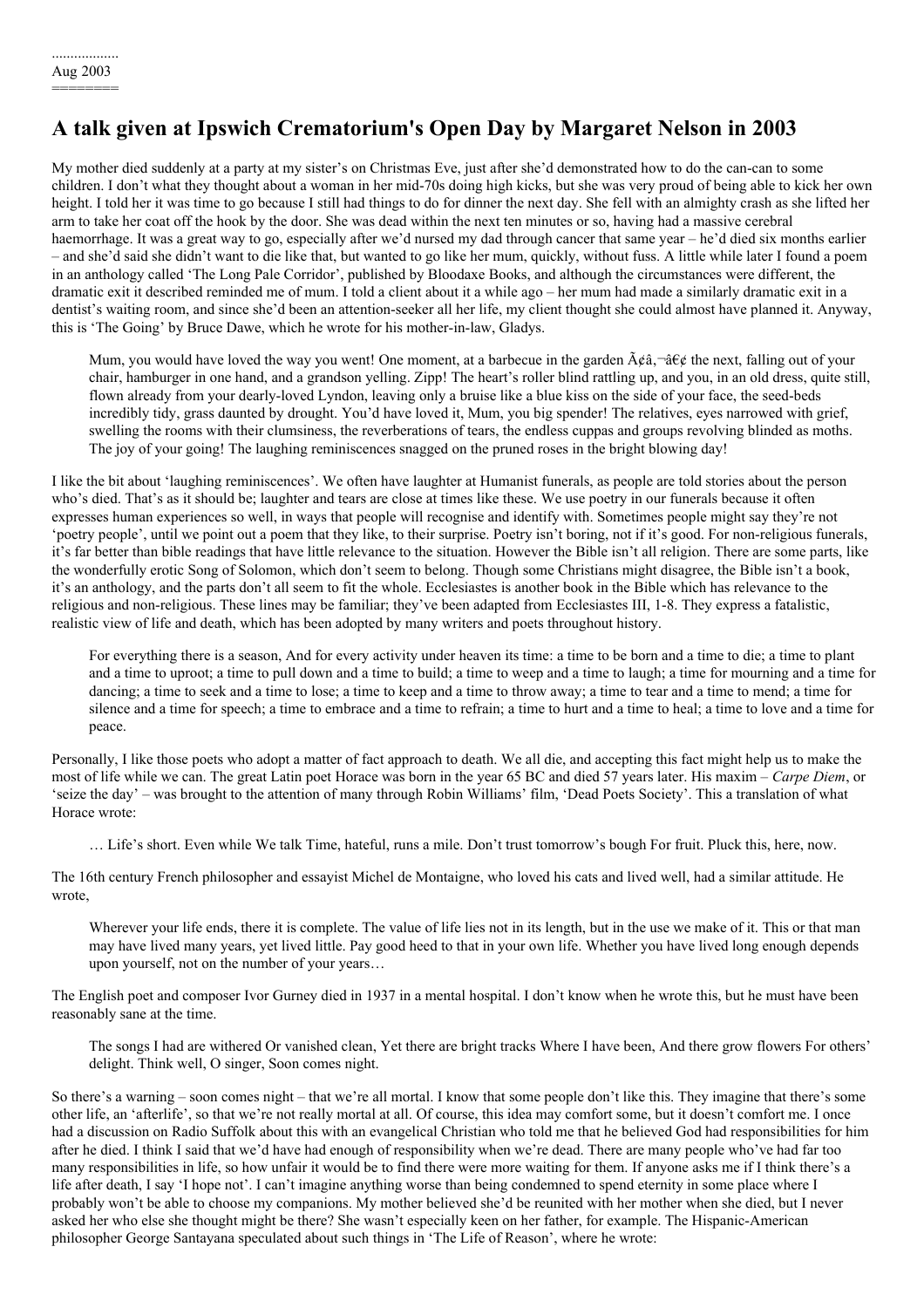It would be truly agreeable for any man to sit in well-watered gardens with Mohammed, clad in green silks, drinking delicious sherbets, and transfixed by the gazelle-like glance of some young girl, all innocence and fire. Amid such scenes a man might remain himself and might fulfil hopes that he had actually cherished on earth. He might also find his friends again, which in somewhat generous minds is perhaps the thought that chiefly sustains interest in a posthumous existence. But to recognise his friends a man must find them in their bodies, with their familiar habits, voices, and interests; for it is surely an insult to affection to say that he could find them in an eternal formula expressing their idiosyncrasy. When, however, it is clearly seen that another life, to supplement this one, must closely resemble it, does not the magic of immortality altogether vanish? Is such a reduplication of earthly society at all credible? And the prospect of awakening again among houses and trees, among children and dotards, among wars and rumours of wars, still fettered to one personality and one accidental past, still uncertain of the future, is not this prospect wearisome and deeply repulsive? Having passed through these things once and bequeathed them to posterity, is it not time for each soul to rest?

Even if you don't agree with me about such things, you might agree with me that, whatever we believe happens when we die, we should make the most of life. This is a fundamental principle of Humanism, as we don't think we can assume that we'll get another chance to finish any unfinished business if we don't do it now. Not that I imagine I'll ever be any better organised than I am now. As John Lennon said, 'Life is what happens when you're busy making other plans.' Still, I'd like to be remembered as someone who did her best at whatever she'd been doing. Some people have done more than that. They've given much more than anyone had a right to expect of them, and sometimes I have to conduct funerals for people who've witnessed the most unimaginable horrors in wartime. Mostly they haven't talked about it – men who were born at the beginning of the last century were taught that boys don't cry, nor wear their emotions on their sleeves. There are poems I've read at such funerals that might help younger members of their family to understand what happened to them. This is from an anthology of 2nd World War poetry called 'The Voice of War'. Many of the poets were killed in action, such as Sgt. Pilot E. Linmar, who wrote this poem on the 12th August 1940, the day before he was posted missing in action.

If I never live again, This day will always be, A rapture of my soul, A treasured memory. If I go down ere night, At least this day I knew, With all its combat wild, In skies of azure hue. Old Time, with cruel scythe, Sends all memories to decay: Yet, neither Death, nor Time, Can ever steal this day. If I never live again…

When you hear stories like that, it humbles you. I try to be kind and patient with people who complain a lot about very little. I tried never to ask someone I used to know how he was, because if I did, he'd tell me a tale of woe about all his ailments for at least half an hour. Secretly, I called him Marvin, which wasn't his real name, because he reminded me of the paranoid android in Douglas Adams' brilliant radio series, 'The Hitchhikers' Guide to the Galaxy'. It's OK to moan and groan a little, but not to make it habit. The danger there is, of course, that if you get really ill, no one will believe you. Not long ago, I conducted a funeral for a woman who'd been such a hypochondriac that when she was dying, no one noticed until it was too late. In Letters from a Father to his Son, John Aiken wrote about differing attitudes to life:

It may, I think, in general be observed, that the greatest lovers of life are persons of sanguine temperament, engaged in active pursuits, full of projects for futurity, readily attaching themselves to new objects and new acquaintances, and able to convert every occurrence of life into a matter of importance. On the other hand the phlegmatic, inactive, dubious, desponding, and indifferent, as soon as the warmth and curiosity of youth are over, frequently become careless about the remainder of life, and rather consent to live on through habit, than feel themselves much interested in the continuance of their existence.

I had to go into hospital the other day and when they were filling in the forms I was asked what I did. I said I was a Humanist Celebrant, and they said, 'What's that?' It's a common reaction. Religious ministers do funerals, but they're expected to – it's part of their job. When we do it, sometimes people think it's a little odd to choose to do something like this. One of my friends used to peer intently at me as she asked, 'But are you all right?' She was convinced that I could crack up any minute, because of the nature of my work. Well, of course I'm all right, or I wouldn't do what I do. It's fascinating, and I feel privileged to meet so many people from all walks of life and hear so many life stories. When the writer Somerset Maugham was dying, he told his nephew, 'Dying is a very dull, dreary affair,' then he smiled and said, 'and my advice to you is to have nothing whatever to do with it.' It's interesting how attitudes to death have changed. An increasing number of people are choosing to die in their own homes and avoid going into hospital, but not long ago many people would have as little to do with the whole business as possible. In the 18th and 19th centuries things were very different. The mortality rates were higher. Most women had large families and many babies died. People were laid out at home. The headstones in parish churchyards were often inscribed with descriptive or witty epitaphs, very different from the ones we see today, which are often heartfelt but unimaginative. For example, the grave of Lydia Eason at St Michael's in Stoke bears the inscription:

All those who come my grave to see, avoid damp beds and think of me.

Another, in Staffordshire, has a sad but confusing rhyme:

Here lies father and mother and sister and I, We all died within the space of one short year; They all be buried at Whimble, except I, And I be buried here.

I like the epitaph for a working man in St Britius' churchyard at Brize Norton:

My sledge and hammer lies declin'd My bellows too have lost their wind: My fire's extinct my coals decay'd And in the dust my vice is laid; My days are spent my glass is run, My nails are drove my work is done

There are lots of sad stories, and sad poems to suit the occasion, but funerals needn't be all gloom and doom. They were during Victoria's reign, but she made a career out of mourning and everyone joined in. She wore black, but few people wear black for funerals these days. Only a few weeks ago I did a funeral where many of the mourners wore brightly coloured Hawaiian shirts in honour of the deceased, who'd been a keen camper. So I shall end on a lighter note, with a popular poem by Joyce Grenfell: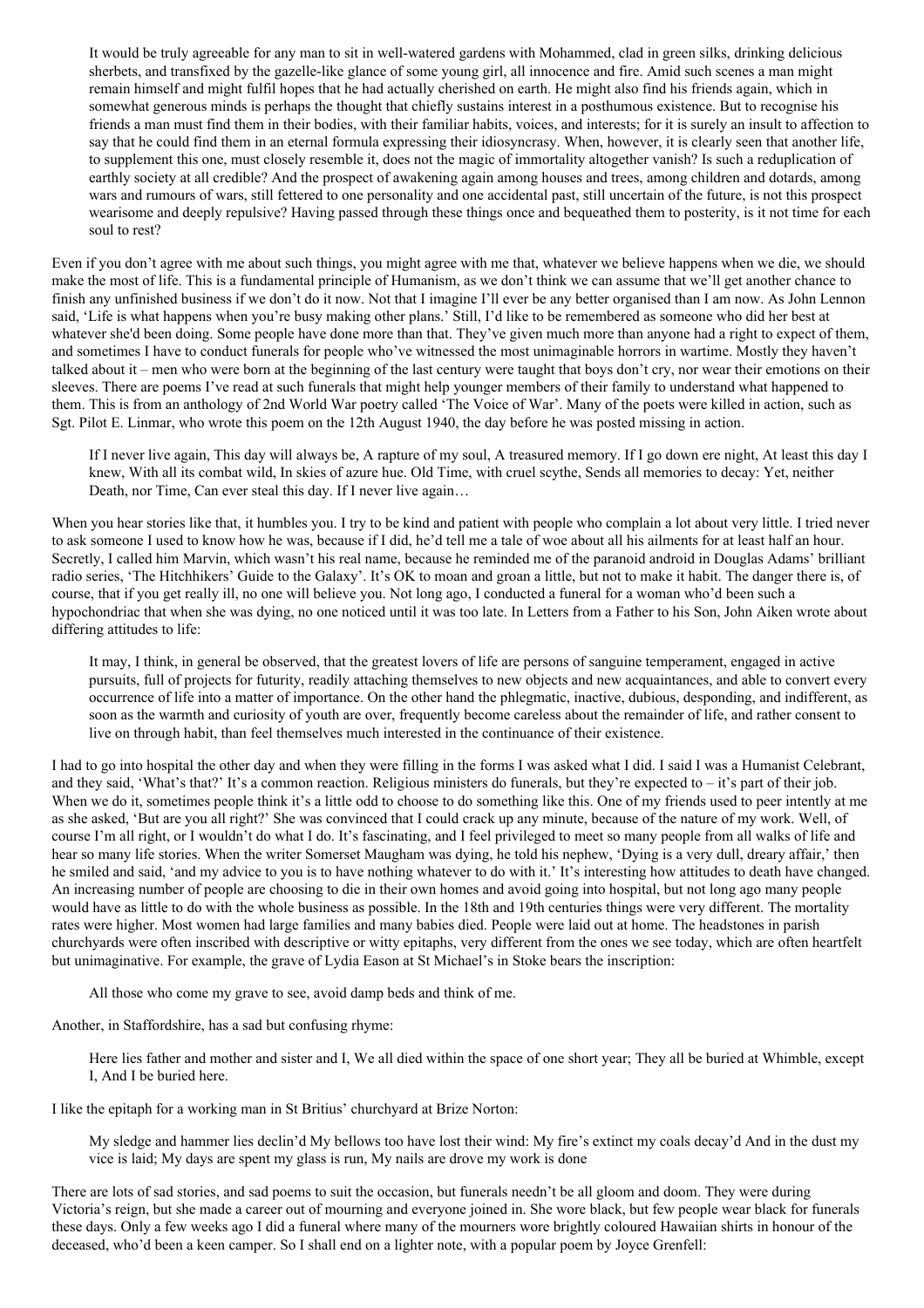If I should go before the rest of you Break not a flower nor inscribe a stone, Nor when I'm gone speak in a Sunday voice But be the usual selves that I have known. Weep if you must, Parting is hell, But life goes on, So sing as well.

Thank you.

.................. Oct 2003 ========

When I was a child my parents were members of a Caledonian Society, a social club for Scots people. They had children's parties several times a year and one of them was for Halloween. At that time I didn't have any idea how it originated, I just knew that it was fun to bob for apples in an old tin bath, carve a pumpkin lantern, and dress up in a scary costume while the grown-ups pretended to be frightened of me. There was no trick or treat – that was a later American import.

Anyway, now that I do understand what it's all about, how does a Humanist respond to Halloween?

Its origins go a long way back, from the Celtic festival of Samhain (sow-en), the beginning of winter, when the barriers between the living and the dead were lowered, when chaos ruled for several days. The Christians took it over and called it Halloween, the eve of All Saints or All Souls Day.

I understand why children enjoy the spooky, scary stuff. Being scared, but not too scared, is exciting for a child. My mother had a wicked sense of humour. If I was engrossed in a scary story on the radio, for example, she'd rinse her hands under a cold tap so they were icy and creep up behind to grab my by the neck, making blood-curdling noises so I'd jump. The Humanist philosopher A C Grayling calls this sort of thing 'recreational fear' – the sort we experience during a horror film, or a ride on a ghost train. The original Halloween festival was about real fear; fear of death, fear of the unknown, fear of the dark and cold during a harsh winter. The stories that religious people used to be told about what would happen to them when they died were enough to frighten any impressionable person. Ignorance and fear sap confidence and make people timid. We ought to know better now. As Franklin D Roosevelt said, 'the only thing we have to fear is fear itself.'

Halloween today has very little to do with any of the superstitious nonsense that our ignorant ancestors might have believed, so let the children enjoy the ghost stories and the spooky costumes and the creeping about in the dark, just as long as they don't over-do the tricking. It's a pity that most children don't seem to make their own costumes for trick or treating, but buy them ready-made. Maybe I shouldn't criticise, because I've no intention of making any toffee apples or biscuits, but will buy sweeties to offer any scary creatures that turn up on my doorstep tomorrow night.

.................. Dec 2003

========

Mary Wollstonecraft Next Sunday, the 7th December, I'll be contributing to the annual Celebration of Human Rights at the Unitarian Meeting House in Ipswich at 10.45. This year's theme is Women's Rights, but there is precious little to celebrate. Maybe that seems pessimistic of me, but I can't help feeling that because the majority of women and girls in this country enjoy more freedom and independence than their great-grandmothers enjoyed, we've become complacent. For the majority of women in developing countries, as well as a huge number who live in the so-called 'developed' countries, women's rights are still a dream. I get quite irritated by women who preface a remark about some relatively minor inequality with 'I'm not a feminist, but…' Feminism means equal rights for women, and who would argue with that?

I've been a feminist ever since I knew the meaning of the word and will die a feminist because we won't have achieved universal women's right by then, however hard we try. There is just far too much to do. I'm not talking about men opening doors for women, or bra-burning, nor am I anti-men – I love the men in my life, including my son.

I'm talking about the catalogue of abuses and unspeakable acts of cruelty perpetrated by men against women worldwide, which is too harrowing to relate now while you're possibly eating your breakfast, but they are relentless, systematic, and widely tolerated, if not explicitly condoned. The news on TV is dominated by out of control men and boys – male terrorists, marauding gangs of young men creating mayhem – and male bullies, many of them politicians, while not enough is said about the victims of male violence, rape, sex trafficking and all the other crimes against womankind that are commonplace.

Next Sunday I'll be reading from 'A Vindication of the Rights of Women' by Mary Wollstonecraft, who died in 1797 aged only 38. She wrote of women, 'Make them free, and they will quickly become wise and virtuous, as men become more so, for the improvement must be mutual, or the injustice which one half of the human race are obliged to submit to resorting on their oppressors, the virtue of man will be worm-eaten by the insect which he keeps under his feet.'

Rights for women – if only more women enjoyed them.